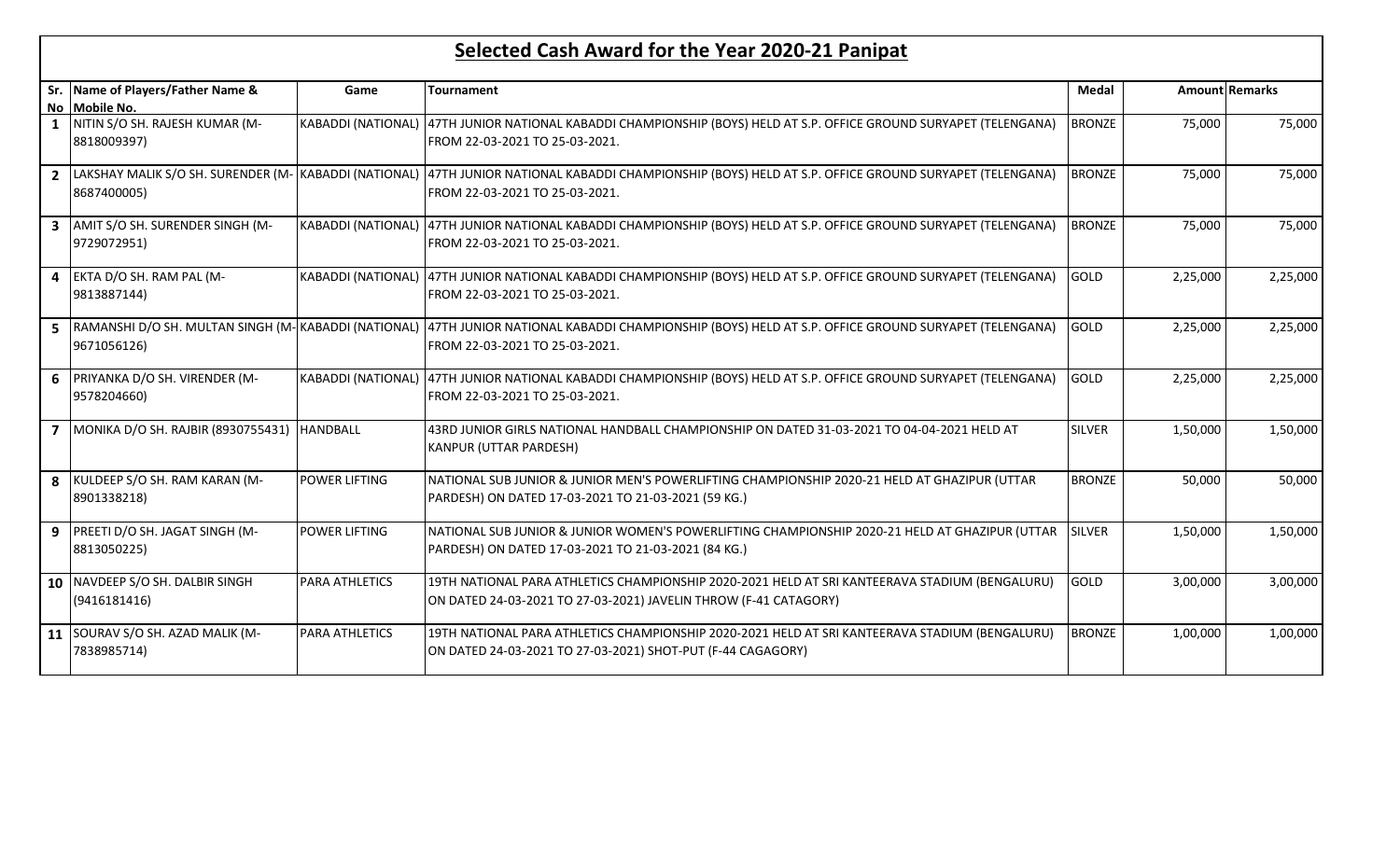| 12   DEVANSH ANAND S/O SH. PARAMJIT            | <b>NETBALL</b>      | 33RD JUNIOR NATIONAL NETBALL CHAMPIONSHIP (BOYS & GIRLS) 2020-2021 HELD AT SARDAR PATEL STADIUM | <b>GOLD</b>   | 2,25,000 | 2,25,000 |
|------------------------------------------------|---------------------|-------------------------------------------------------------------------------------------------|---------------|----------|----------|
| ANAND (M-8168685833)                           |                     | GROUND, KHAAMMAM DISTT. (TELANGANA) ON DATED 24-02-2021 TO 27-02-2021.                          |               |          |          |
| 13 SAKSHI DEVI D/O SH. TEJBIR (M-              | <b>NETBALL</b>      | 33RD JUNIOR NATIONAL NETBALL CHAMPIONSHIP (BOYS & GIRLS) 2020-2021 HELD AT SARDAR PATEL STADIUM | <b>GOLD</b>   | 2,25,000 | 2,25,000 |
| 9518686353)                                    |                     | GROUND, KHAAMMAM DISTT. (TELANGANA) ON DATED 24-02-2021 TO 27-02-2021.                          |               |          |          |
| 14 MONA D/O SH. SURESH (M-                     | <b>NETBALL</b>      | 33RD JUNIOR NATIONAL NETBALL CHAMPIONSHIP (BOYS & GIRLS) 2020-2021 HELD AT SARDAR PATEL STADIUM | <b>GOLD</b>   | 2,25,000 | 2,25,000 |
| 9255440231)                                    |                     | GROUND, KHAAMMAM DISTT. (TELANGANA) ON DATED 24-02-2021 TO 27-02-2021.                          |               |          |          |
| 15 CHIRAG S/O SH. BIJENDER (M-                 | <b>FENCING</b>      | 22ND SUB-JUNIOR U-14 NATIONAL FENCING CHAMPIONSHIP (BOYS & GIRLS) HELD AT JAWAHAR LAL NEHRU     | <b>GOLD</b>   | 1,50,000 | 1,50,000 |
| 7027875360)                                    |                     | INDOOR STADIUM, CUTTACK (ODISHA) ON DATED 24-03-2021 TO 26-03-2021.                             |               |          |          |
| 16 JAI S/O SH. SANJAY KUMAR (M-                | <b>WUSHU</b>        | 19TH JUNIOR NATIONAL WUSHU CHAMPIONSHIP (BOYS & GIRLS) HELD AT BHODIA KHEDA STADIUM, FATEHABAD  | <b>BRONZE</b> | 75,000   | 75,000   |
| 9416344506)                                    |                     | (HARYANA) ON DATED 10-03-2021 TO 15-03-2021. TAOLU 3RD SET TAIJIJIAN                            |               |          |          |
| 17   PRASHANT S/O SH. BABU RAM                 | <b>WUSHU</b>        | 19TH JUNIOR NATIONAL WUSHU CHAMPIONSHIP (BOYS & GIRLS) HELD AT BHODIA KHEDA STADIUM, FATEHABAD  | <b>BRONZE</b> | 75,000   | 75,000   |
| SHARMA (M-9991021767)                          |                     | (HARYANA) ON DATED 10-03-2021 TO 15-03-2021 (DUAL EVENT)                                        |               |          |          |
| 18 SHARWAN KUMAR S/O SH. DINESH                | <b>WUSHU</b>        | 19TH JUNIOR NATIONAL WUSHU CHAMPIONSHIP (BOYS & GIRLS) HELD AT BHODIA KHEDA STADIUM, FATEHABAD  | <b>GOLD</b>   | 2,25,000 | 2,25,000 |
| KUMAR (M-9813144506)                           |                     | (HARYANA) ON DATED 10-03-2021 TO 15-03-2021 (80 KG.)                                            |               |          |          |
| 19 ARYAN S/O SH. SURESH (M-                    | <b>WUSHU</b>        | 20TH SUB-JUNIOR NATIONAL WUSHU CHAMPIONSHIP HELD AT THAKUR VISHWANTH SAHDEO INDOOR STADIUM,     | GOLD          | 1,50,000 | 1,50,000 |
| 9812144506)                                    |                     | RANCHI (JHARKHAND) FROM 21-03-2021 TO 26-03-2021 (SANSHOU 36 KG.)                               |               |          |          |
| 20 NEETU D/O SH. SONU (M-9728183810) WUSHU     |                     | 20TH SUB-JUNIOR NATIONAL WUSHU CHAMPIONSHIP HELD AT THAKUR VISHWANTH SAHDEO INDOOR STADIUM,     | <b>GOLD</b>   | 1,50,000 | 1,50,000 |
|                                                |                     | RANCHI (JHARKHAND) FROM 21-03-2021 TO 26-03-2021 (20 KG.)                                       |               |          |          |
| 21   NEHA D/O SH. SONU (M-9728183810)          | <b>WUSHU</b>        | 20TH SUB-JUNIOR NATIONAL WUSHU CHAMPIONSHIP HELD AT THAKUR VISHWANTH SAHDEO INDOOR STADIUM,     | <b>BRONZE</b> | 50,000   | 50,000   |
|                                                |                     | RANCHI (JHARKHAND) FROM 21-03-2021 TO 26-03-2021 (SANSHOU 28 KG.)                               |               |          |          |
| 22 RANI D/O SH. RAJINDER (M-                   | <b>SITTING PARA</b> | 9TH SENIOR MEN & WOMEN SITTING PARA VOLLEYBALL NATIONAL CHAMPIONSHIP 2020-2021, HELD AT JATT    | <b>GOLD</b>   | 3,00,000 | 3,00,000 |
| 9671268692)                                    | VOLLEYBALL          | DHARAMSHALA, BHIWANI (HARYANA) FROM 26-03-2021 TO 28-03-2021.                                   |               |          |          |
| 23 PRINCE S/O SH. BALWAN SINGH (M-             | VOLLEYBALL          | 69TH SENIOR NATIONAL VOLLEYBALL CHAMPIONSHIP FOR MEN & WOMEN HELD AT BHUBANESWAR (ODISHA)       | <b>GOLD</b>   | 3,00,000 | 3,00,000 |
| 9599248388)                                    |                     | FROM 05-03-2021 TO 11-03-2021.                                                                  |               |          |          |
| 24 KAMAL S/O SH. NARENDER KUMAR (M- VOLLEYBALL |                     | 43RD SUB-JUNIOR NATIONAL VOLLEYBALL CHAMPIONSHIP FOR BOYS & GIRLS HELD AT VELLORE, TAMILNADU    | <b>GOLD</b>   | 1,50,000 | 1,50,000 |
| 9817242690)                                    |                     | FROM 24-02-2021 TO 28-02-2021                                                                   |               |          |          |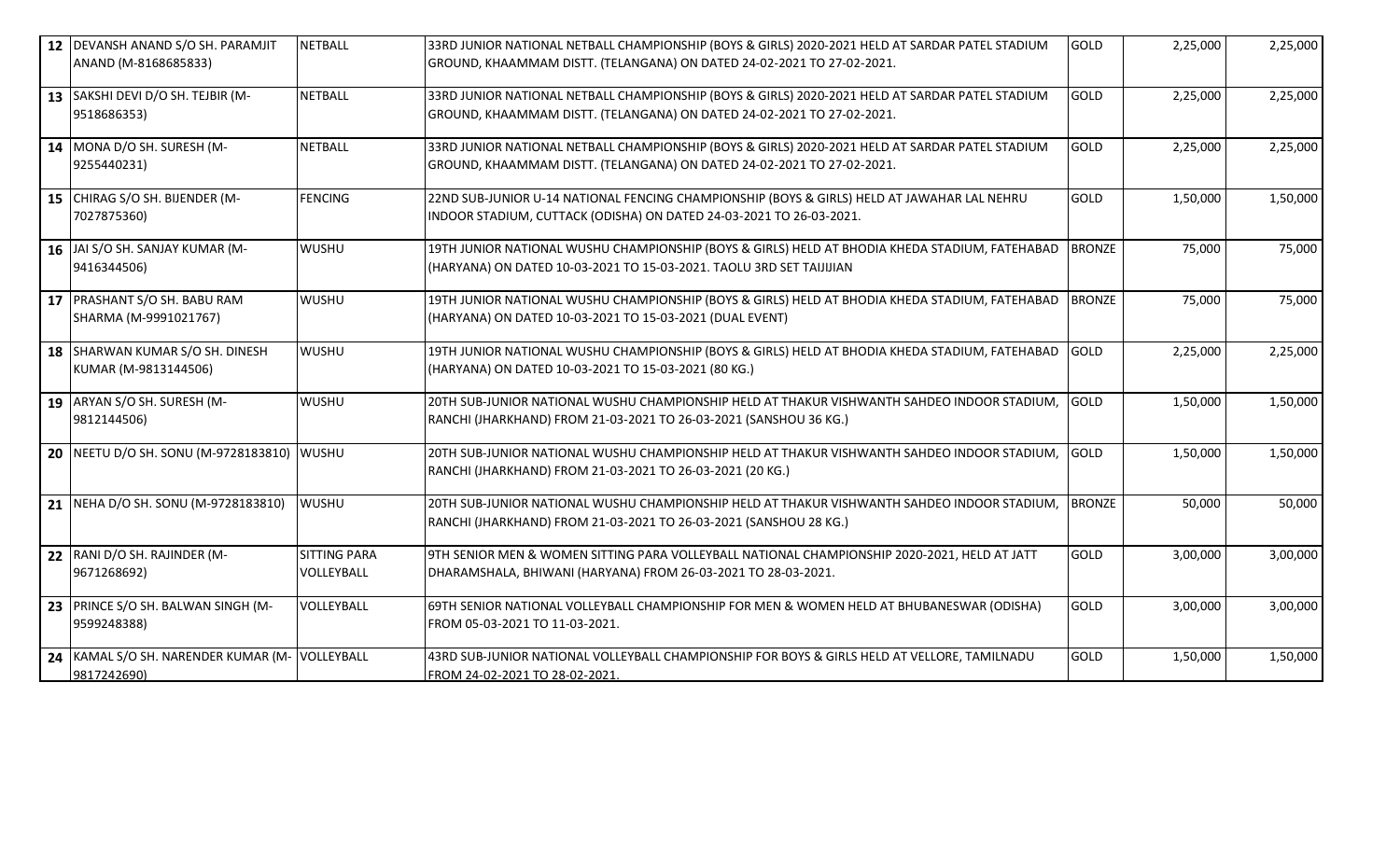| 25 AMIT S/O SH. RISHIPAL (M-<br>7987852526)        | VOLLEYBALL          | (69TH SENIOR NATIONAL VOLLEYBALL CHAMPIONSHIP FOR MEN & WOMEN HELD AT BHUBANESWAR (ODISHA)<br>FROM 05-03-2021 TO 11-03-2021. | <b>GOLD</b>    | 3,00,000 | 3,00,000 |
|----------------------------------------------------|---------------------|------------------------------------------------------------------------------------------------------------------------------|----------------|----------|----------|
|                                                    |                     |                                                                                                                              |                |          |          |
| 26 REKHA RANI D/O SH. SUKHDAYAL (M-                | <b>SITTING PARA</b> | 9TH SENIOR MEN & WOMEN SITTING PARA VOLLEYBALL NATIONAL CHAMPIONSHIP 2020-2021, HELD AT JATT                                 | <b>GOLD</b>    | 3,00,000 | 3,00,000 |
| 7988413939)                                        | VOLLEYBALL          | DHARAMSHALA, BHIWANI (HARYANA) FROM 26-03-2021 TO 28-03-2021.                                                                |                |          |          |
| 27 YOGESH ROZERA S/O SH. ZILE SINGH (M- VOLLEYBALL |                     | 43RD SUB-JUNIOR NATIONAL VOLLEYBALL CHAMPIONSHIP FOR BOYS & GIRLS HELD AT VELLORE, TAMILNADU                                 | <b>GOLD</b>    | 1,50,000 | 1,50,000 |
| 8930319047)                                        |                     | FROM 24-02-2021 TO 28-02-2021.                                                                                               |                |          |          |
| 28 NITESH S/O SH. ANAND (M-                        | <b>WRESTLING</b>    | JJUNIOR NATIONAL BOYS GRECO ROMAN STYLE WRESTLING CHAMPIONSHIP HELD AT SPORTS COMPLEX, SECTOR -                              | <b>ISILVER</b> | 1,50,000 | 1,50,000 |
| 8684942175)                                        |                     | 42, CHANDIGARH ON DATED 25-03-2021 TO 27-03-2021 (97 KG.)                                                                    |                |          |          |